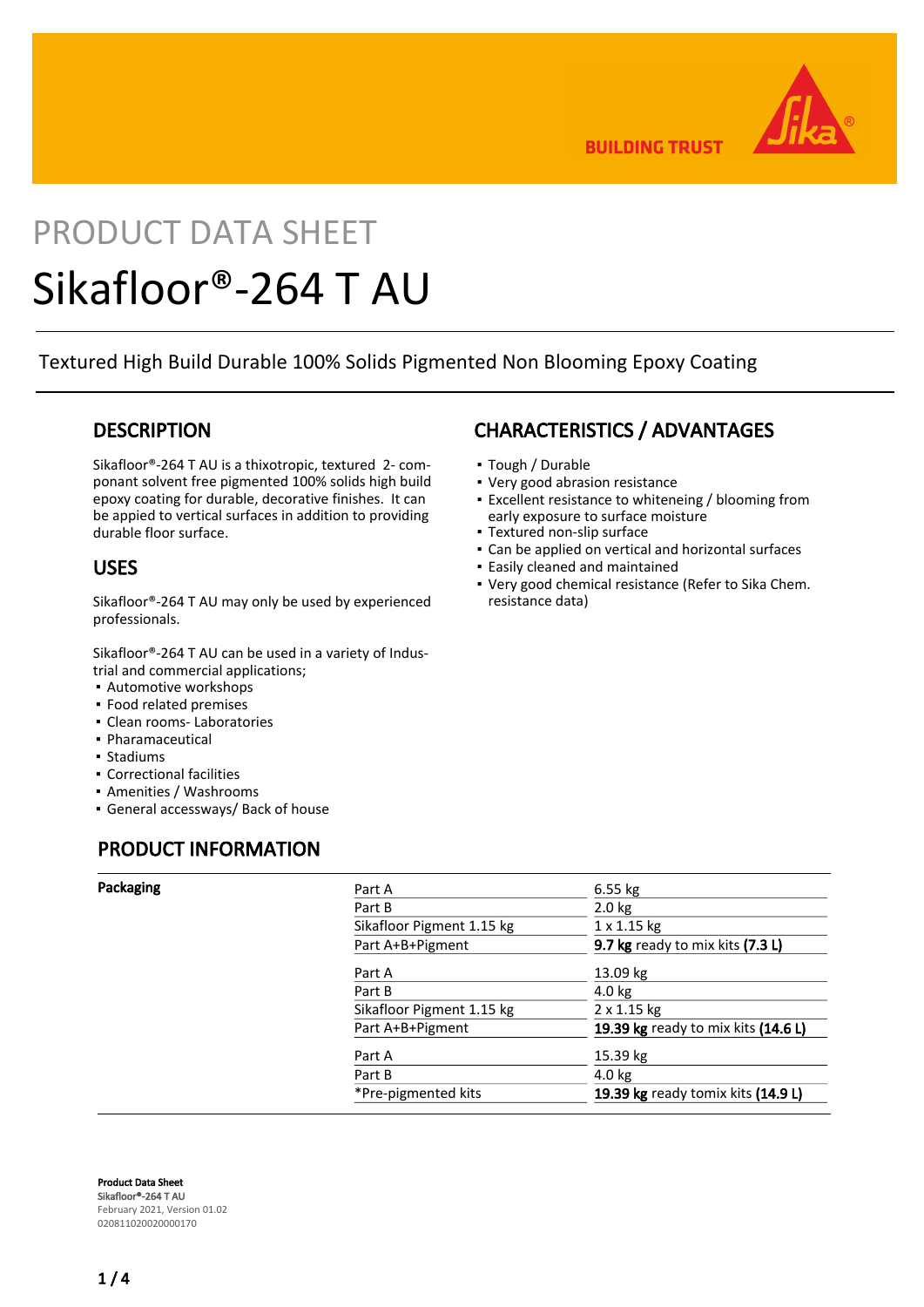| Appearance / Colour                          | Resin - part A                                                                                                                                                                                                                                                                                                                                                                                                                                                                                                                                                                         | coloured, liquid    |  |  |
|----------------------------------------------|----------------------------------------------------------------------------------------------------------------------------------------------------------------------------------------------------------------------------------------------------------------------------------------------------------------------------------------------------------------------------------------------------------------------------------------------------------------------------------------------------------------------------------------------------------------------------------------|---------------------|--|--|
|                                              | Hardener - part B                                                                                                                                                                                                                                                                                                                                                                                                                                                                                                                                                                      | transparent, liquid |  |  |
|                                              | Extended colour range                                                                                                                                                                                                                                                                                                                                                                                                                                                                                                                                                                  |                     |  |  |
|                                              | Colours:<br>Sikafloor®-264 T AU system is available in a range of standard RAL colours<br>Non standard colours can be supplied on request.<br>Refer to the Sikafloor epoxy colour chart for details<br>*Pre-pigmented kits are available in 4 colours: RAL 7035 Light Grey, RAL<br>7040 Window Grey, RAL 7037 Dusty Grey & N45 Koala Grey<br>Note: Lighter colours may require more pigment than the standard dose of<br>1.15kg. Priming with an addition of white pigment to assist coverage for<br>lighter colours is recommended. Refer to Sika Technical Dept. for more<br>details |                     |  |  |
| <b>Shelf life</b>                            | 12 months                                                                                                                                                                                                                                                                                                                                                                                                                                                                                                                                                                              |                     |  |  |
| <b>Storage conditions</b>                    | Store away from direct sunlight and idealy between +5 to 35 Degrees C                                                                                                                                                                                                                                                                                                                                                                                                                                                                                                                  |                     |  |  |
| Density                                      | Part A - 1.41kg/litre Part B - 1.00kg/litre Pigment - 1.75kg/litre Resin<br>mixed - 1.33kg/litre<br>all density values at +23 degrees C                                                                                                                                                                                                                                                                                                                                                                                                                                                |                     |  |  |
| Volatile organic compound (VOC) con-<br>tent | Conforms to Aust. Standard test ASTM D3960.<br>Greenstar Building Council of Australia - Green Star Office Design V2 IEQ-<br>13 / Green Star Office Interiors V1.1 IEQ-11                                                                                                                                                                                                                                                                                                                                                                                                              |                     |  |  |
| <b>Shore D Hardness</b>                      | 76 (7 days / +23 degrees C)                                                                                                                                                                                                                                                                                                                                                                                                                                                                                                                                                            |                     |  |  |
| <b>Abrasion resistance</b>                   | 70mg (CS10/1000/1000) (8 days / +23 Degrees C) DIN. 53 109 Taber Ab-<br>rader test                                                                                                                                                                                                                                                                                                                                                                                                                                                                                                     |                     |  |  |
| <b>Chemical resistance</b>                   | Sikafloor®-264 T AU has excellent resistance to a wide range of chemicals.<br>Refer to Sika Technical for specific information on resistance to chemicals.                                                                                                                                                                                                                                                                                                                                                                                                                             |                     |  |  |
| Gloss level                                  | Low sheen to Semi gloss (depending on temperature at application)                                                                                                                                                                                                                                                                                                                                                                                                                                                                                                                      |                     |  |  |
| <b>SYSTEMS</b>                               |                                                                                                                                                                                                                                                                                                                                                                                                                                                                                                                                                                                        |                     |  |  |

| <b>Systems</b> | ET-14 P1 rating Prime  | 1x Sikafloor 160/161 5-6m2 per Litre                                         |
|----------------|------------------------|------------------------------------------------------------------------------|
|                |                        | Base coat 1x Sikafloor 264 4-6 m2 per litre                                  |
|                |                        | Finish coat 1x Sikafloor®-264 T AU 5-6m2 per litre.                          |
|                |                        | ET-14 P3 Rating Finish coat Incorporating 80 mesh white aluminium ox-        |
|                | ide 3-4% by vol.       |                                                                              |
|                | ide 5-6% by vol.       | <b>ET-14 P4 Rating</b> Finish coat Incorporating 80 mesh white aluminium ox- |
|                | Tested to AS 4586-2013 |                                                                              |

# APPLICATION INFORMATION

| Layer thickness              | Approx. total system DFT 0.6-0.7mm (Depending on substrate density<br>and profile)                                                                                                |  |  |
|------------------------------|-----------------------------------------------------------------------------------------------------------------------------------------------------------------------------------|--|--|
| Ambient air temperature      | +10 degreesC min. / +30 degreesC max.                                                                                                                                             |  |  |
| <b>Relative air humidity</b> | 80% r.h max.                                                                                                                                                                      |  |  |
| Dew point                    | Beware of condensation<br>The subsrate and uncured floor must be at<br>least 3 degrees C above dew point to reduce the risk of condensation or<br>blooming of the surface finish. |  |  |
| Substrate temperature        | $+10$ degrees min. / $+30$ degrees min.                                                                                                                                           |  |  |
| Substrate moisture content   |                                                                                                                                                                                   |  |  |
| Pot Life                     | Approx. values +10 degrees C approx 25 min. +20 degrees C 15 min. +30<br>degrees C 8 min                                                                                          |  |  |

Product Data Sheet Sikafloor®-264 T AU February 2021, Version 01.02 020811020020000170



**BUILDING TRUST**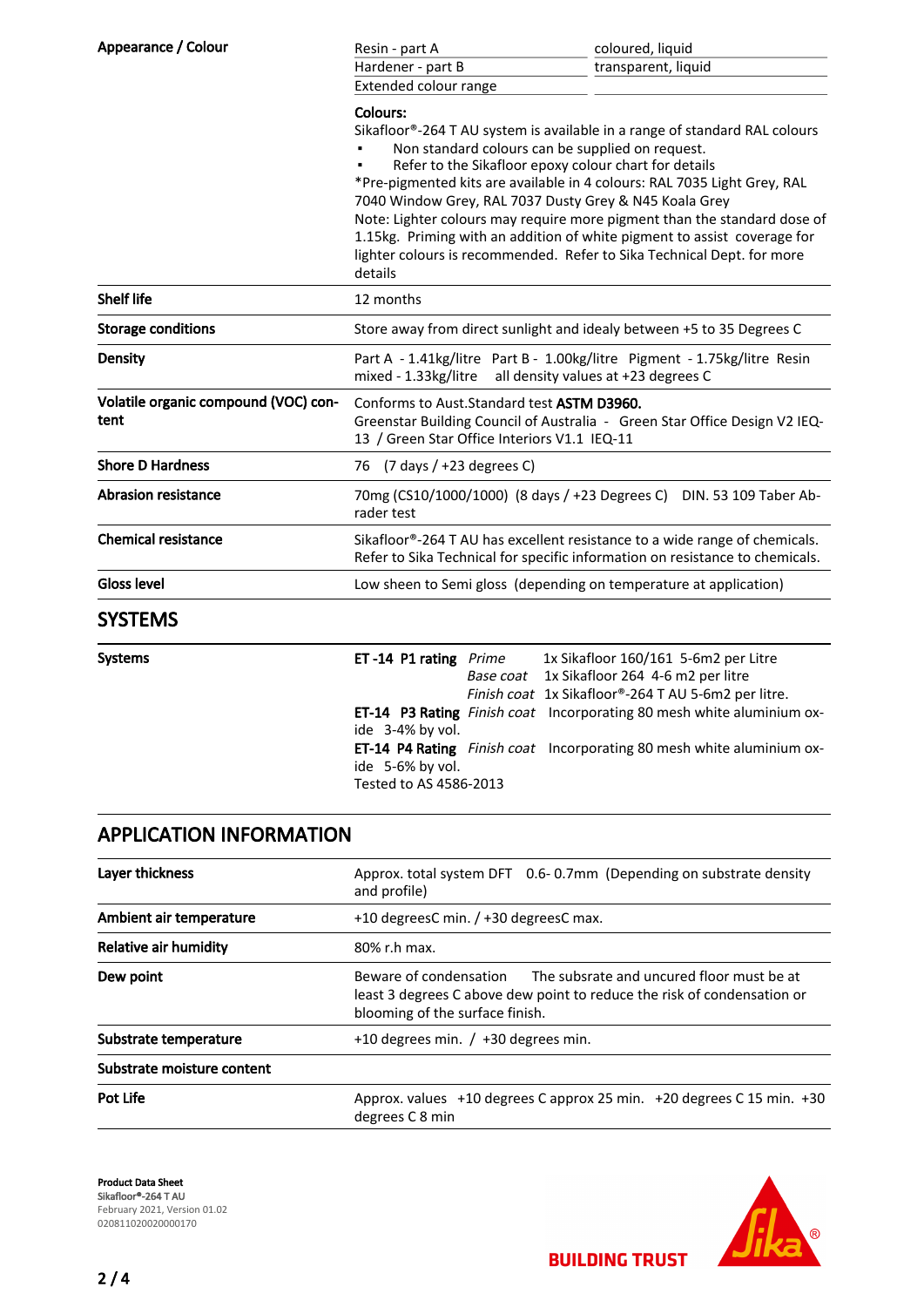| Waiting time to overcoating   | Intercoat times between system layers                                               |              |                                 |                             |  |
|-------------------------------|-------------------------------------------------------------------------------------|--------------|---------------------------------|-----------------------------|--|
|                               | Substrate Temperature<br>+10 degrees C<br>+20 degrees C                             |              | Minimum<br>24 hours<br>12 hours | Maximum<br>4 days<br>2 days |  |
|                               |                                                                                     |              |                                 |                             |  |
|                               |                                                                                     |              |                                 |                             |  |
|                               | +30 degrees C                                                                       |              | 6 hours                         | 1 day                       |  |
| Applied product ready for use | Temperature                                                                         | Foot traffic | Light traffic                   | Full cure                   |  |
|                               | +10 degrees C                                                                       | 72 hours     | 6 days                          | 10 days                     |  |
|                               | +20 degrees C                                                                       | 24 hours     | 4 days                          | 7 days                      |  |
|                               | +30 degrees C                                                                       | 18 hours     | 2 days                          | 5 days                      |  |
|                               | Note: These are approximates and will be affected by changing ambient<br>conditions |              |                                 |                             |  |

## BASIS OF PRODUCT DATA

All technical data stated in this Product Data Sheet are based on laboratory tests. Actual measured data may vary due to circumstances beyond our control.

## IMPORTANT CONSIDERATIONS

Do not apply Sikafloor®-264 T AU on substrates with rising moisture.

Apply Sikafloor®-264 T AU system on falling temperature. Some substrates will release trapped air in the substrate during cure producing domed, small blisters. Thinning of Sikafloor®-264 T AU is not recommended. Addition of thinner can reduce properties including chemical resistance, durability, colour consistency and non blooming capability.

# ECOLOGY, HEALTH AND SAFETY

For information and advice on safe handling, storage and disposal of chemical products, users shall refer to the most recent Safety Data Sheet (SDS) containing physical, ecological, toxicological and other safety related data.

## APPLICATION INSTRUCTIONS

Levelling : Rough surface profiles may need to be levelled first to ensure a high quality even finish. Sikafloor 160 combined with silica fillers. The grade and filler content can be altered to accommodate the depth of profile to be filled. Refer to Sikafloor 160 TDS for guideance.

Mixing: Add pigment pack to the part A and mix to blend in. Add the Part B and mix the full kit for a minimum of 2 minutes.

#### Application:

Apply product using a medium to long knap roller (15- 20mm) with a central pole double frame arrangement. Apply evenly at the prescribed coverage rate then "lay off " in the opposite direction of rolling for optimum results. Final layoff technique - take the weight of the roller and lift the roller from the surface when completing to lay off stroke. Not adopting the technique and or not having sufficient manpower to execute this proceedure will likely result in uneven appearance.

#### SUBSTRATE QUALITY / PRE-TREATMENT

Concrete should be a mnimum strength of 25mpa and the prepared surface should reach a value of 1.5mpa when tested for pull off strength. Surface profiles that are considered to be too great to produce an even finish with the Sikafloor®-264 T AU system should be re profiled using Sikafloor 160 incorporating silica a fillers. The size and amount of filler to be used will be dictated by the depth of profile to be filled. (Refer to Sikafloor 160 TDS) Substrate moisture content above 4% and < 6% surface reading - prime with Sikafloor 161.

Moisture > 6% apply Sikafloor 81Epocem barrier.

#### MIXING

Sikafloor®-264 T AU must be thorougly mixed using a low speed stirrer (300 - 400 rpm)

#### APPLICATION

Placing the kits at an even rate of pot life and joining up wet edges progressively within even time frames is critical for optimum results. If this is not adhered to then differing colour shades will result when the product has reached touch dry stage.

#### CLEANING OF EQUIPMENT

Clean all tools immediately after use Thinner C. Hardened and/or cured material can only be removed mechanically.

## MAINTENANCE

#### CLEANING

Sikafloor®-264 T AU should be kept as clean as possible to maximise durability and reduce abrasion. Good housekeeping practices should be followed when Chemical spills occur. Clean with neutral based, non solvent based cleaning chemicals. - Refer to Sikafloor Cleaning Guidelines document for more details.

## LOCAL RESTRICTIONS

Please note that as a result of specific local regulations the declared data for this product may vary from country to country. Please consult the local Product Data Sheet for the exact product data.

Product Data Sheet Sikafloor®-264 T AU February 2021, Version 01.02 020811020020000170



**BUILDING TRUST**